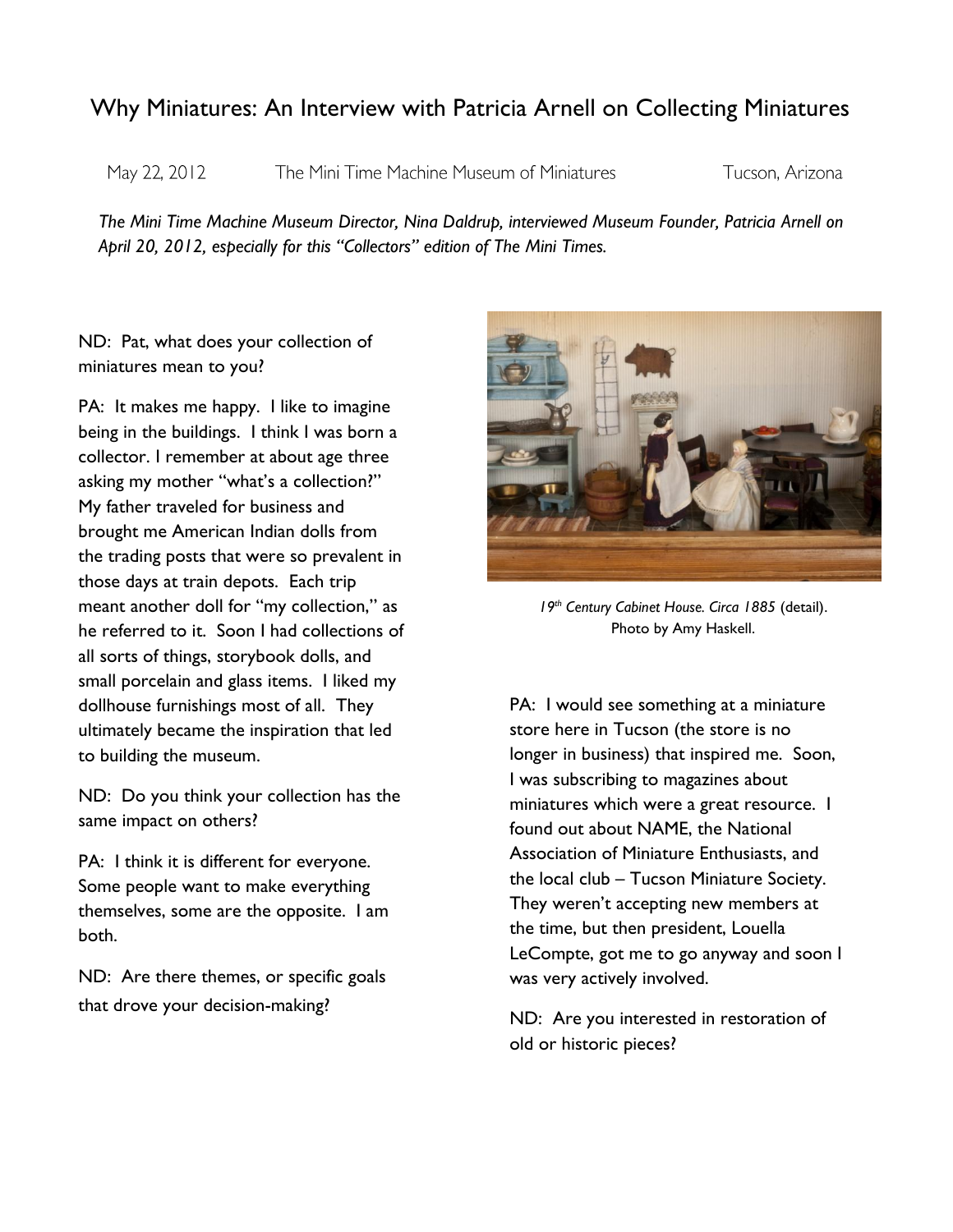PA: I stayed away from "ruins" for the most part, because I was much more interested in creating something unusual. I did look for a period house for my old childhood doll furniture and discovered auctions. At first, I didn't like the old houses of some collections because they were often dusty and showed wear.

However, Vivien Greene, Graham Greene's wife, had a wonderful dollhouse museum near Oxford, England she called the Rotunda. It housed quite a wide variety of miniatures of very high quality that really opened my eyes to the potential of historic pieces. There was a funny cat, too, that followed you everywhere throughout the building, as though guarding the collection. (To learn more about collector Vivien Greene click here http://en.wikipedia.org/wiki/Vivien Greene.)



*Man's Library, acq. 1989.* (Detail) George Wisler. Photo by Amy Haskell.

ND: Did you ever feel driven to find certain pieces or to compete with others to acquire something special for the collection?

PA: I never thought of the collection as having "gaps", and consequently didn't need to seek out specific items. I did, however, find myself in the awkward position of having to bid aggressively for a piece at auction. I first saw "Just Suits," the house made entirely of walnut cigar boxes, in a catalog and knew that it would be a lovely addition to the collection. It was a complete surprise to me that the bidding for that house would be so fierce and that the other bidder would be so bitterly disappointed when I outbid her.

ND: Did your collection connect you with other people?

PA: Oh, yes. The clubs and shows brought out so many people interested in miniatures and we made many friends. And of course there were many dealers, and the artisans themselves, that were so interesting to follow and to meet and talk with.

When I had the collection at the house, small tours came through and I enjoyed meeting those people as well.

ND: Do you think you have renown as a collector of miniatures?

PA: My husband, Walter, and I have become well known in the miniature world. Even though Walter early on said "we won't have it in the house!" he, too,